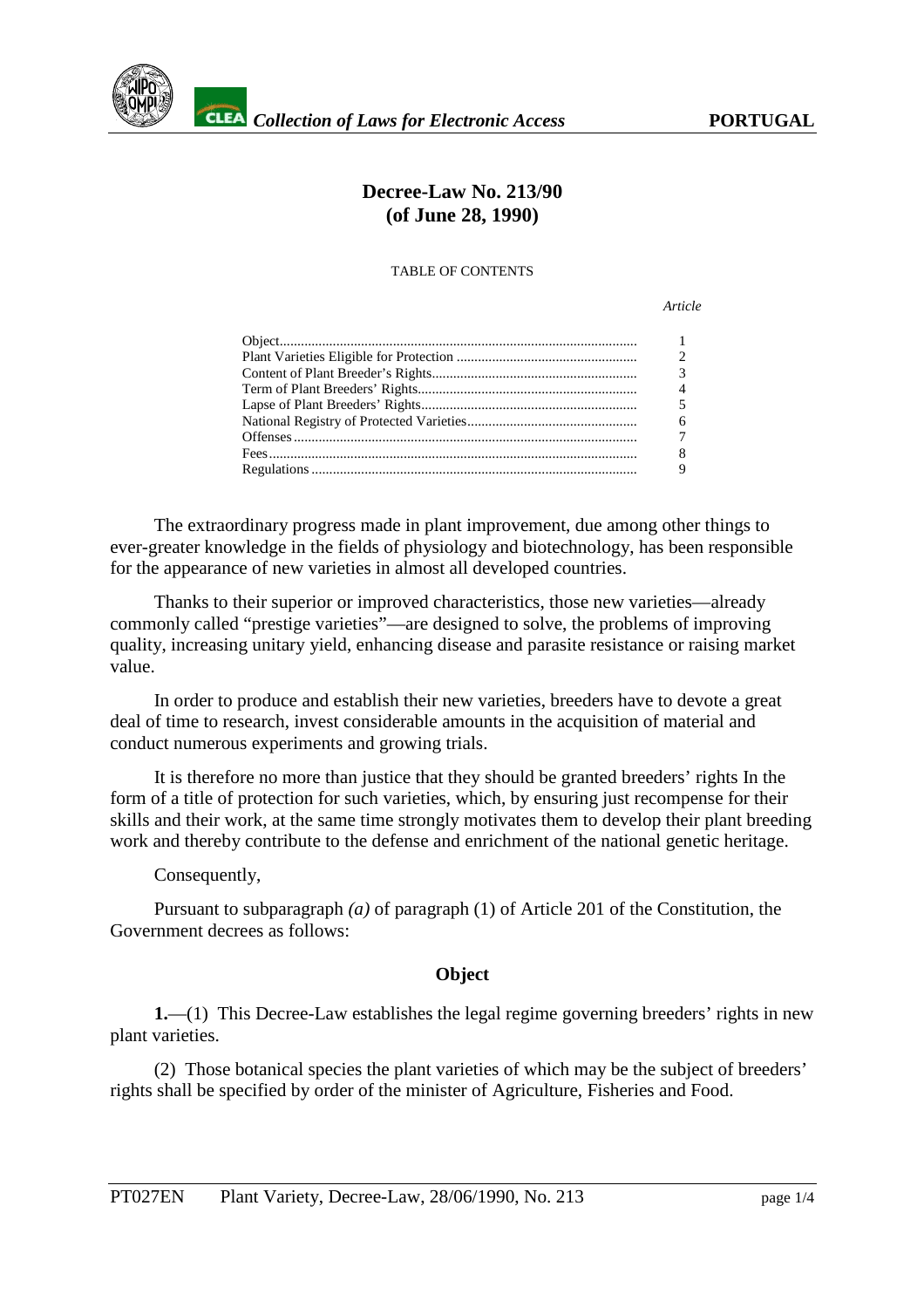

## **Plant Varieties Eligible for Protection**

**2.** Breeders' rights may be accorded solely In respect of those plant varieties which, according to the definition to be laid down by order of the Minister of Agriculture, Fisheries and Food, are deemed to be distinct, homogeneous, stable and new.

## **Content of Plant Breeder's Rights**

**3.**—(1) The breeders' rights in a plant variety confer on their owner exclusive entitlement to produce and market plants of that variety or the corresponding reproductive or vegetative propagating material.

(2) Plant breeders' rights shall not prevent the use of the protected plant variety as initial or basic material for the production of other varieties, except where its repeated or systematic use is necessary.

## **Term of Plant Breeders' Rights**

**4.**—(1) Plant breeders' rights shall have a limited term which shall be a minimum of 15 or 20 years, depending on whether they relate to herbaceous plants or to woody plants.

(2) Terms may differ according to species or group of species.

## **Lapse of Plant Breeders' Rights**

**5.** Plant breeders' rights shall lapse, inter alia:

- *(a)* when their term has expired;
- *(b)* when fees due have not been paid;

*(c)* when the new plant variety no longer displays' the characteristics required by this Decree-Law and the Regulations under it;

*(d)* when the breeder or the actual owner so requests;

*(e)* when it is demonstrated that the holder of the rights is not the lawful owner thereof.

### **National Registry of Protected Varieties**

**6.**—(1) The National Registry of Protected Varieties (Centro Nacional de Registo de Variedades Protegidas—CENARVE) is hereby created, to operate within the framework of the National Institute of Agricultural Research (Instituto Nacional de Investigaçao Agrária— INIA), the current President of which shall direct it.

(2) CENARVE shall be responsible for taking the necessary action for the implementation of this Decree-Law.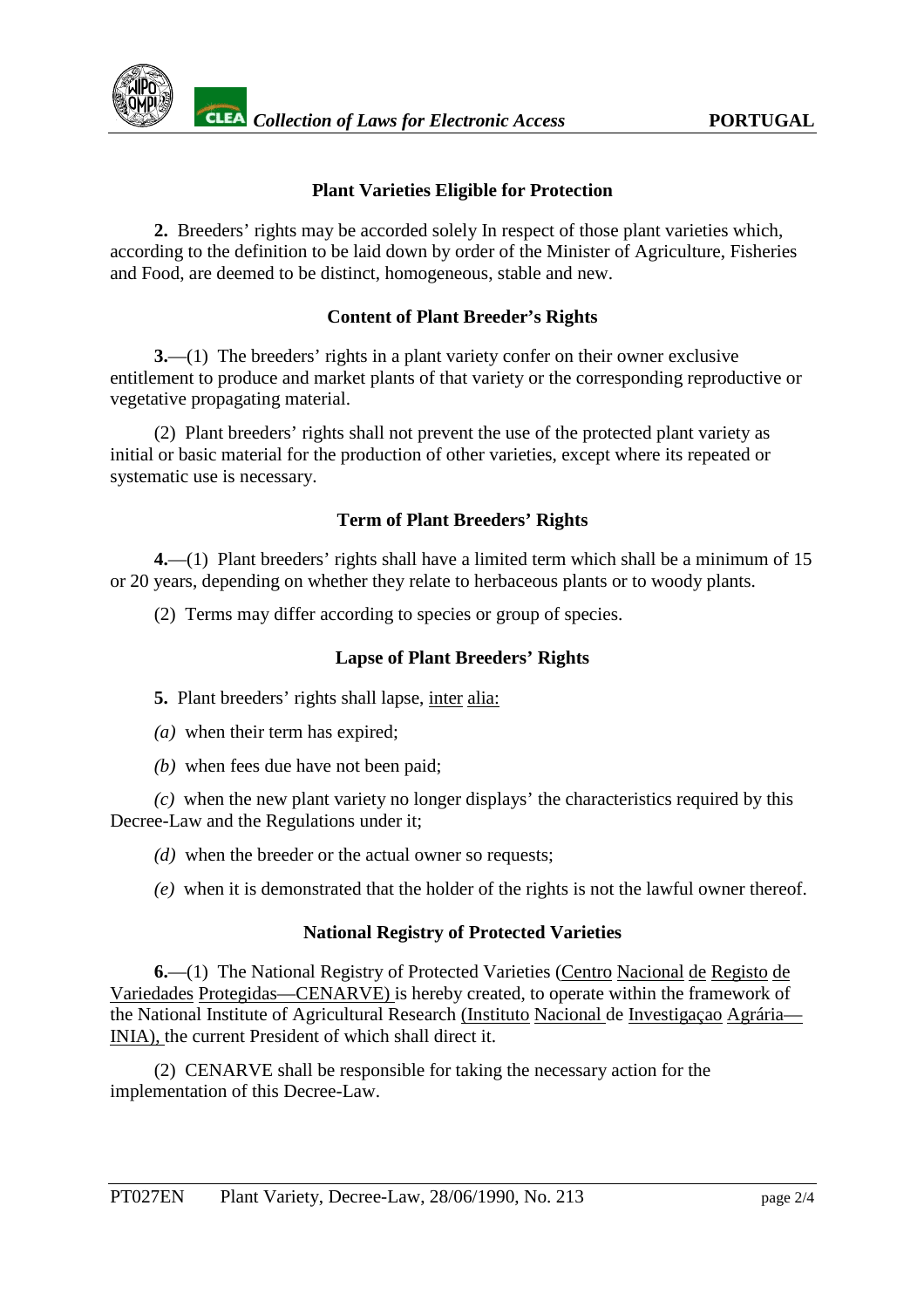

(3) The President of INIA, in his capacity as Director of CENARVE, shall be assisted, in the exercise of the functions conferred on him by this Decree-Law, by a Technical Board, the membership of which shall be laid down by order of the Minister of Agriculture, Fisheries and Food.

(4) The members of the Technical Board shall carry out their functions without remuneration.

#### **Offenses**

**7.**—(1) The production, marketing and use of plant varieties in breach of the provisions of Article 3 of this Decree-Law and the Regulations for which it provides shall constitute an offense punishable with a fine of 20,000 to 500,000 escudos.

(2) Negligence shall be punishable.

(3) Where liability for the offense lies with a legal entity, the maximum amounts of the fines shall be 6,000,000 escudos in the case of a fraudulent act or 3,000,000 escudos In the case of an act committed by negligence.

(4) Forty per cent of the proceeds from fines Imposed shall be paid to INIA, and the balance to the State Treasury.

#### **Fees**

**8.** For the purposes of registration with CENARVE and the keeping of its Register, the persons and entities concerned shall pay fees, the amount of which shall be set In accordance with paragraph (2) of Article 38 of Decree-Law No. 5-A/88 (of January 14, 1988).

### **Regulations**

**9.** The technical provisions for the Implementation of this Decree-Law shall be approved by order of the Minister of Agriculture, Fisheries and Food.

Read and approved in the Council of Ministers on May 17, 1990. Aníbal António Cavaco Silva-Alvaro dos Santos Amaro—Luís Fernando Mira Amaral—Fernando Manuel Barbosa Faria de Oliveira.

Promulgated on June 11, 1990.

For publication.

*Mario Soares*, President of the Republic.

Countersigned on June 18, 1990.

*Aníbal António Cavaco Silva*, Prime Minister